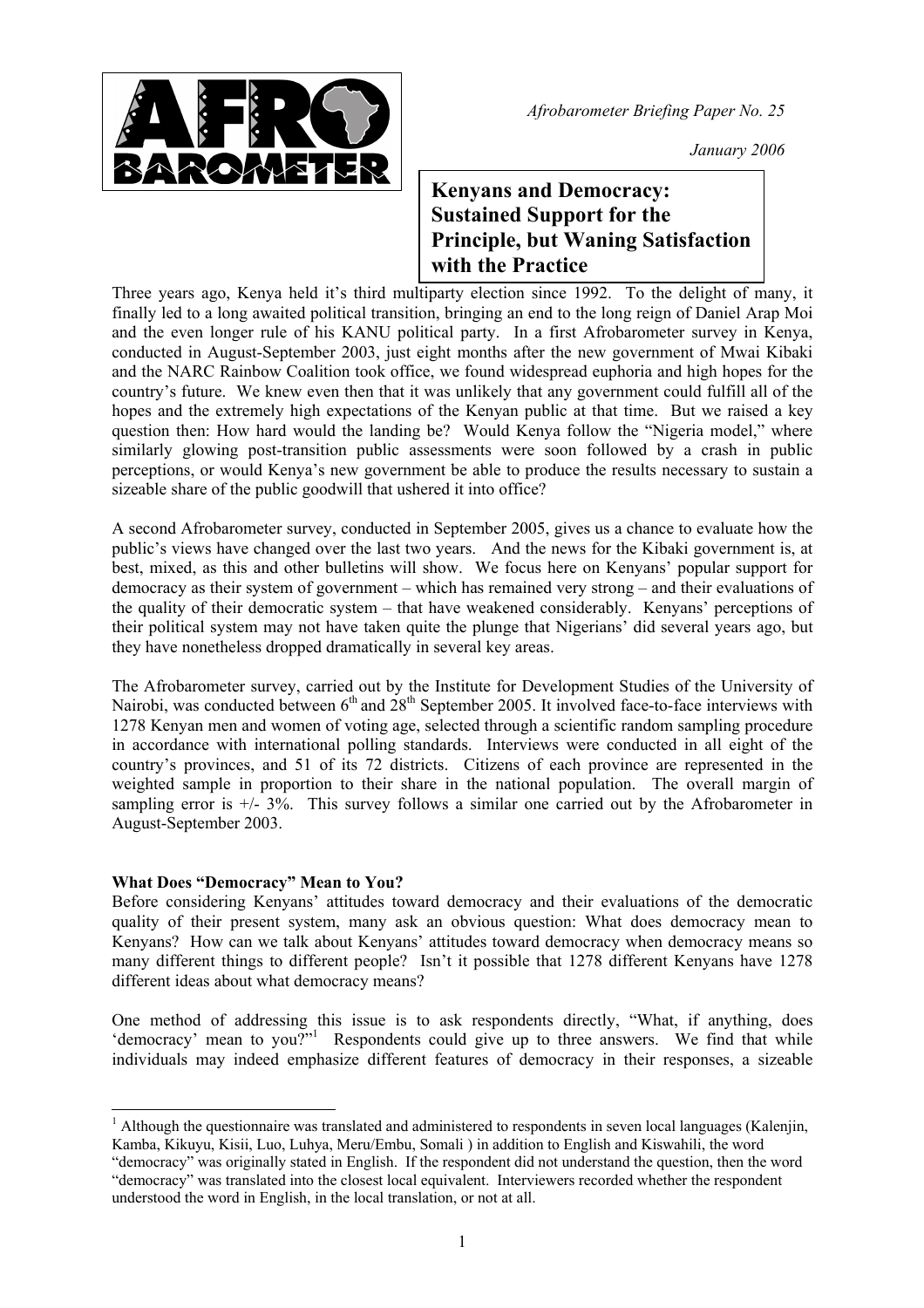majority focuses on characteristics that are essentially consistent with the conventional notion of liberal democracy.

Fully one-third of Kenyans were not able to offer any meaning for democracy. Either they did not understand the term "democracy" at all, whether stated in English or a local language, or, even if they did understand, they could not offer any definition.

Among those who could answer the question, though, civil liberties and personal freedoms are clearly at the core of Kenyans' perceptions of democracy. Fully 32% of respondents mentioned civil liberties such as the right to speak openly, or to travel, worship, and associate freely, as their first response to this question. And of a total of 1470 responses given by all respondents, 43% cited some form of liberties or freedoms.

Kenyans next associate democracy with multipartyism, voting and electoral competition. Some 9% gave this as their first response, and 15% of all responses referred to this aspect of democracy. Another 9% of all responses focused on issues of equality and justice, such as "equal and fair treatment of all groups," "giving equal chances to all people," "equal application of the law" and "equality in the distribution of resources." Another 5% cite issues related to peace, unity or power sharing, and 4% each named popular rule (most commonly mentioned as "government of, by and for the people") and some element of social or economic development. An overwhelming 95% of all responses offered positive meanings for democracy, while another 5% of meanings offered were neutral. Less than 1% of all responses offered negative meanings.



*Figure 1: The Meaning of Democracy* 

*What, if anything, does "democracy" mean to you. (% of all valid responses)*

## **Continuing Strong Demand for Democracy**

In the first Afrobarometer survey we found that Kenyans exhibited some of the highest levels of support for democracy as a system of government of any country surveyed. Fully 80% agreed with the statement that, "Democracy is preferable to any other kind of government." This compared quite favorably with other African countries, where Kenyans were second only to Ghanaians in their strong expression of support for democracy (the 15-country Round 2 mean was 64% support).

Two years later, we see that there has been a small decline in the level of support for democracy; in 2005, a slightly smaller 75% agreed that democracy is always preferable. The good news is that the number that are willing to tolerate a non-democratic system has also declined very slightly, dropping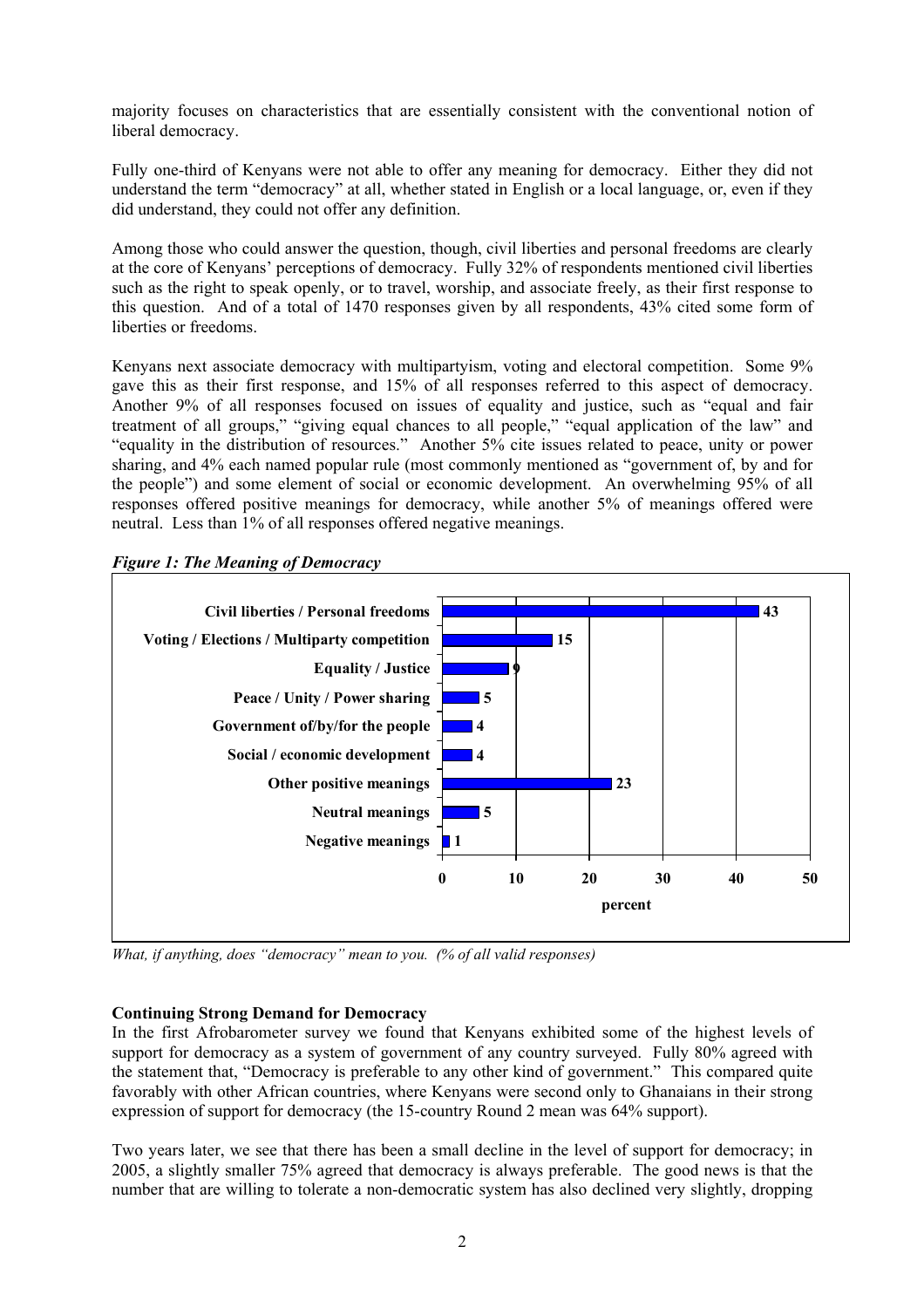from 8% in 2003 to 5% now. The less good news is that the numbers who adopt an ambivalent position – saying either that the system of government doesn't matter to them, or that they simply "don't know" – have increased considerably, from a total of  $12\%$  in  $2003$ , to  $21\%$  in  $2005$ . The decline in outright support for democracy is small, and two measurements are not enough to suggest a trend. But the sizeable increase in the number of respondents who seem unsure of their beliefs on this issue suggests that some may be having second thoughts about the desirability of democracy.





Moreover, despite this decline, Kenyans still express the strongest support for democracy among 11 countries surveyed so far in Round 3 of the Afrobarometer.

*Figure 3: Support for Democracy, across Countries* 



*<sup>%</sup> democracy preferable*

As discussed above, however, not all Kenyans have any understanding of what democracy means, and certainly even among those who do, there is not full agreement. We therefore ask respondents a

*Which of these three statements is closest to your own opinion? Democracy is preferable to any other kind of government. In some circumstances a non-democratic government can be preferable. For someone like me, it doesn't matter what kind of government we have.*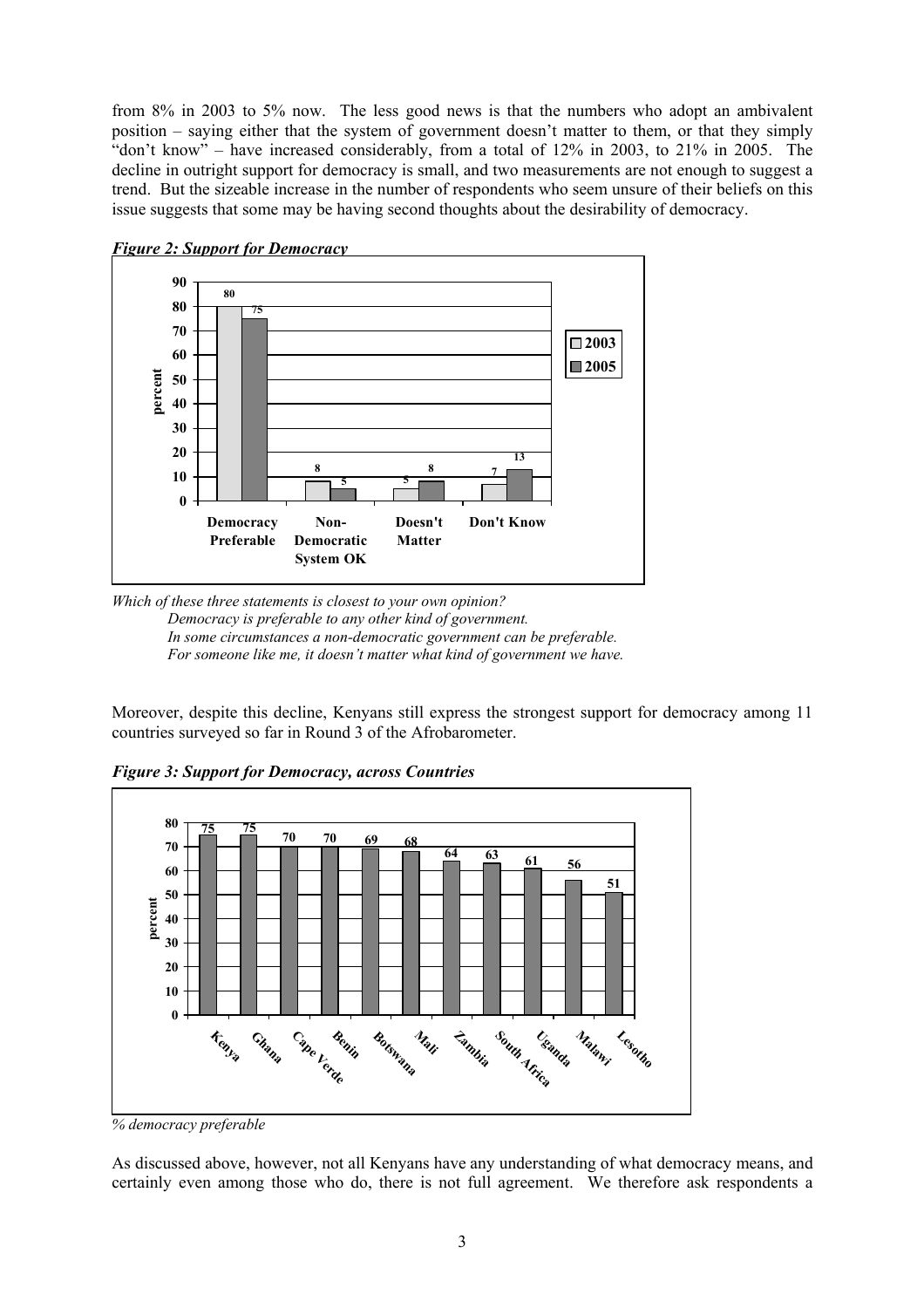number of other questions which do not use the term "democracy" at all, but which evaluate commitment to the basic institutions and principles of democracy. These questions can help us confirm the findings from questions that ask directly about support for democracy.

For example, in addition to asking respondents outright about their support for democracy, we also ask them how willing they are to tolerate other non-democratic systems of government. Do they accept a one-party state, military rule, and strongman presidential rule (where elections and parliament are abolished so the president can decide everything)? Or do respondents reject these alternative forms of government in the same high numbers that claim to support democracy?

In fact, the results show that people do reject non-democratic alternatives in even greater numbers. An astounding 89% reject rule by the military, and a similarly high 88% are opposed to strongman rule. And three out of four (74%) also disapprove of a one-party state, although the fact that 21% actually approve of this alternative (compared to just 6% for military rule and 5% for strongman rule), suggests that there is still some lingering nostalgia for the days before multiparty competition was a core characteristic of the political landscape. We do see that for all three alternatives there has, as with support for democracy, been a slight decline in those adopting the pro-democratic position. But it is only the consistency of the differences, and not their size, that raises concern. In all three cases, the differences between the 2003 and 2005 responses are well within the margin of sampling error across two surveys. Nonetheless, we do detect a small but consistent trend, rather than mere measurement error. But we will have to await the results of another survey before drawing any firm conclusions on this point.



*Figure 4: Rejection of Authoritarian Alternatives* 

*There are many ways to govern a country. Would you disapprove or approve of the following alternatives: (% disapprove/strongly disapprove)*

*\*Only one political party is allowed to stand for election and hold office.* 

*\*The army comes in to govern the country.* 

*\*Elections and the parliament are abolished so that the president can decide everything.* 

Attitudes toward the institutions and processes of a democratic system further bolster the evidence of Kenyans' continued strong support for a democratic system of government. Nearly nine out of ten (88%) agree that "We should choose our leaders in this country through regular, open and honest elections," compared to just 9% who instead concur that "Since elections sometimes produce bad results, we should adopt other methods for choosing this country's leaders." This reflects almost no change from 2003 (89 and 10%, respectively).

Likewise, a solid majority expresses a commitment to multipartyism. When asked whether they believe that "Many political parties are needed to ensure that Kenyans have real choices in who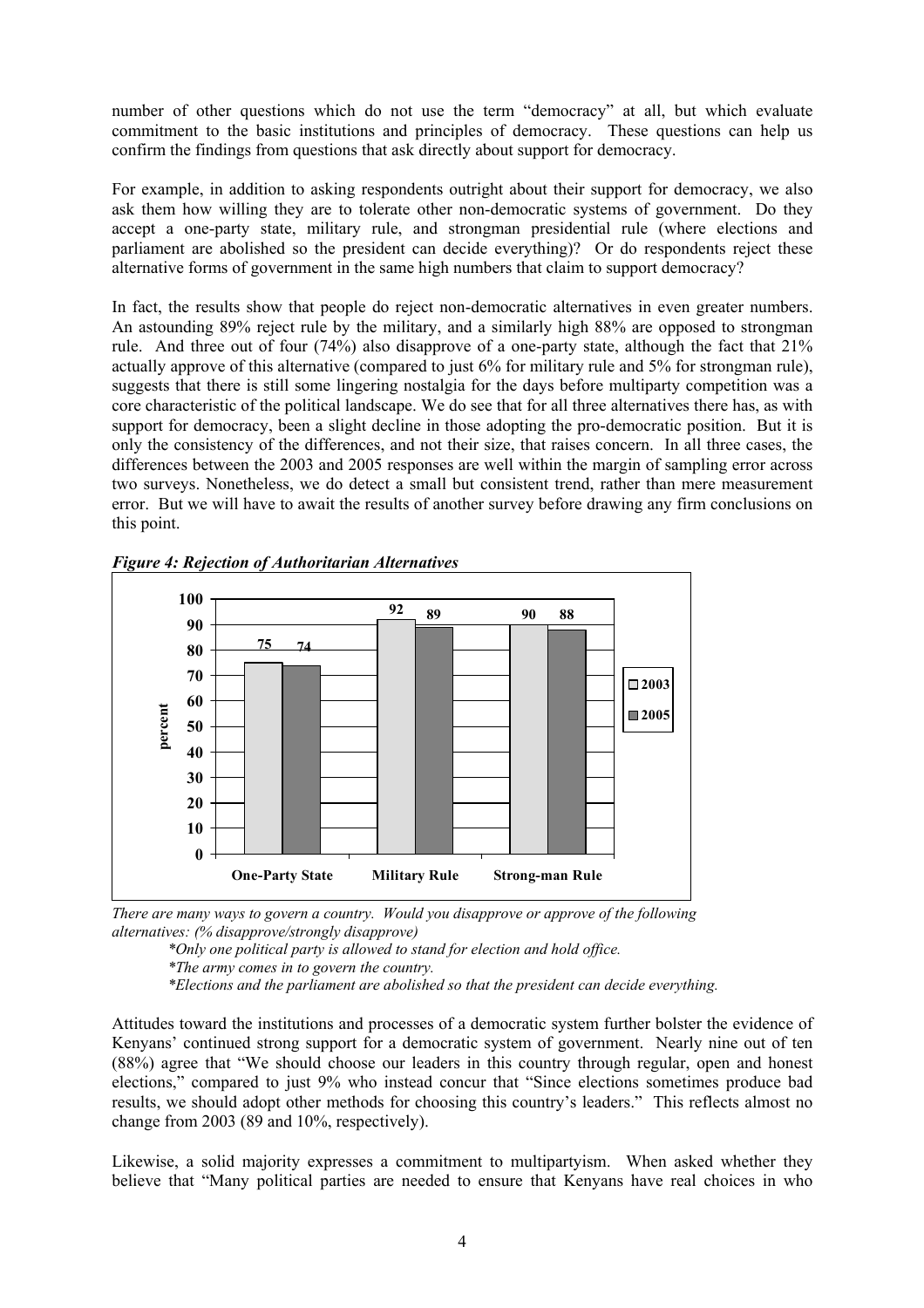governs them," or if instead they think that "Political parties create division and confusion; it is therefore unnecessary to have many political parties in Kenya," more than two-thirds (70%) prefer multipartyism. This is, however, down slightly from 74% in 2003. And again, the fact that 25% (23% in 2003) believe multiple parties are unnecessary (recall that a similar proportion expressed support for a one-party state) suggests that there is a solid minority that consistently rejects political competition as a necessary feature of an effective political system.

Kenyans also continue to support the central role of Parliament in drafting the country's laws. Respondents were asked if they agreed most with the statement that "The members of the Parliament represent the people; therefore they should make laws for this country, even if the President does not agree," or with the statement that "Since the President represents all of us, he should pass laws without worrying about what the Parliament thinks." A solid majority of 71% agrees that Parliament's role in drafting laws should supercede that of the president, down a bit from 76% in 2003.

Thus, all in all, we see continuing strong levels of support for democracy and democratic institutions among Kenyans. Although there is a slight decline on a number of indicators, it is in many cases less than the margin of sampling error for survey comparisons.

## **Disappointment with the Supply of Democracy**

This sustained strong support for democracy is not, however, matched by continuing high levels of satisfaction with the supply of democracy. In 2003, Kenya also rated at or near the top among all countries surveyed with respect to the supply of democracy. Kenyans rated their country as the most democratic (along with Ghana) among 15 countries surveyed, and they revealed themselves to be the most satisfied citizenry. In contrast to the stability of the demand side, however, there have been sharp shifts on the supply side.

Consider first the perceived extent of democracy in Kenya. In 2003, 76% of Kenyans rated the country as either a full democracy, or a democracy with only minor problems. This was the highest rating given to any of our survey countries by its citizens during Round 2 of the Afrobarometer (tying with Ghana); the 15-country mean was just 54%. However, just two years later, Kenyans offer a considerably less glowing assessment of the state of their democracy. Now only a slim majority of 53% rate it as fully or mostly democratic, a decline of 23 points, while the number rating it as a democracy with major problems has nearly doubled, from 15 to 28%.



*Figure 5: The Extent of Democracy, 2003-2005* 

*In your opinion, how much of a democracy is Kenya today?*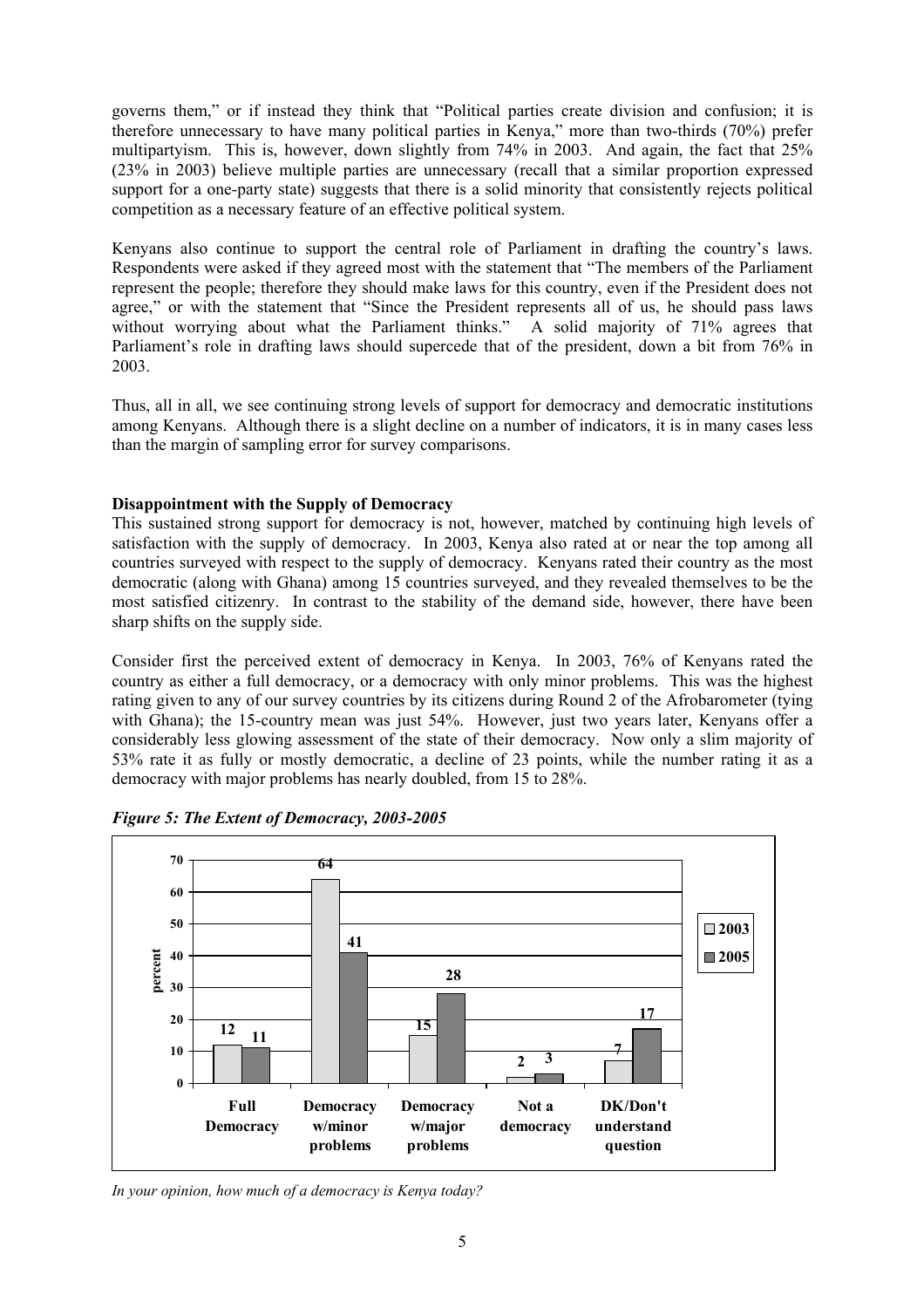When comparing across countries, rather than topping the chart, as in 2003, Kenya now lies near the middle, falling exactly on the mean for the other 10 countries of 53%.



*Figure 6: Extent of Democracy, across Countries* 

*% full democracy or democracy with minor problems* 

A similar pattern is evident when we turn to the question of how satisfied Kenyans are with "the way democracy works in Kenya." Again, in 2003 Kenyans were by far the most satisfied among all of the Africans we surveyed: 78% were "fairly" or "very satisfied" with the workings of democracy, compared to a 15-country mean of just 54%. But by 2005, satisfaction, too, has dropped sharply, to just 53%, while the number reporting dissatisfaction has again nearly doubled.

*Figure 7: Satisfaction with Democracy* 



Once again, Kenya has fallen from its position as the leader among the countries surveyed to a position at the mid-point. Botswana, Ghana and South Africa solidly lead the continent (among Afrobarometer countries) in terms of positive perceptions of the state of their democracies. Certainly Kenya has not fallen to the lows realized by Malawi and Zambia, where disenchantment with the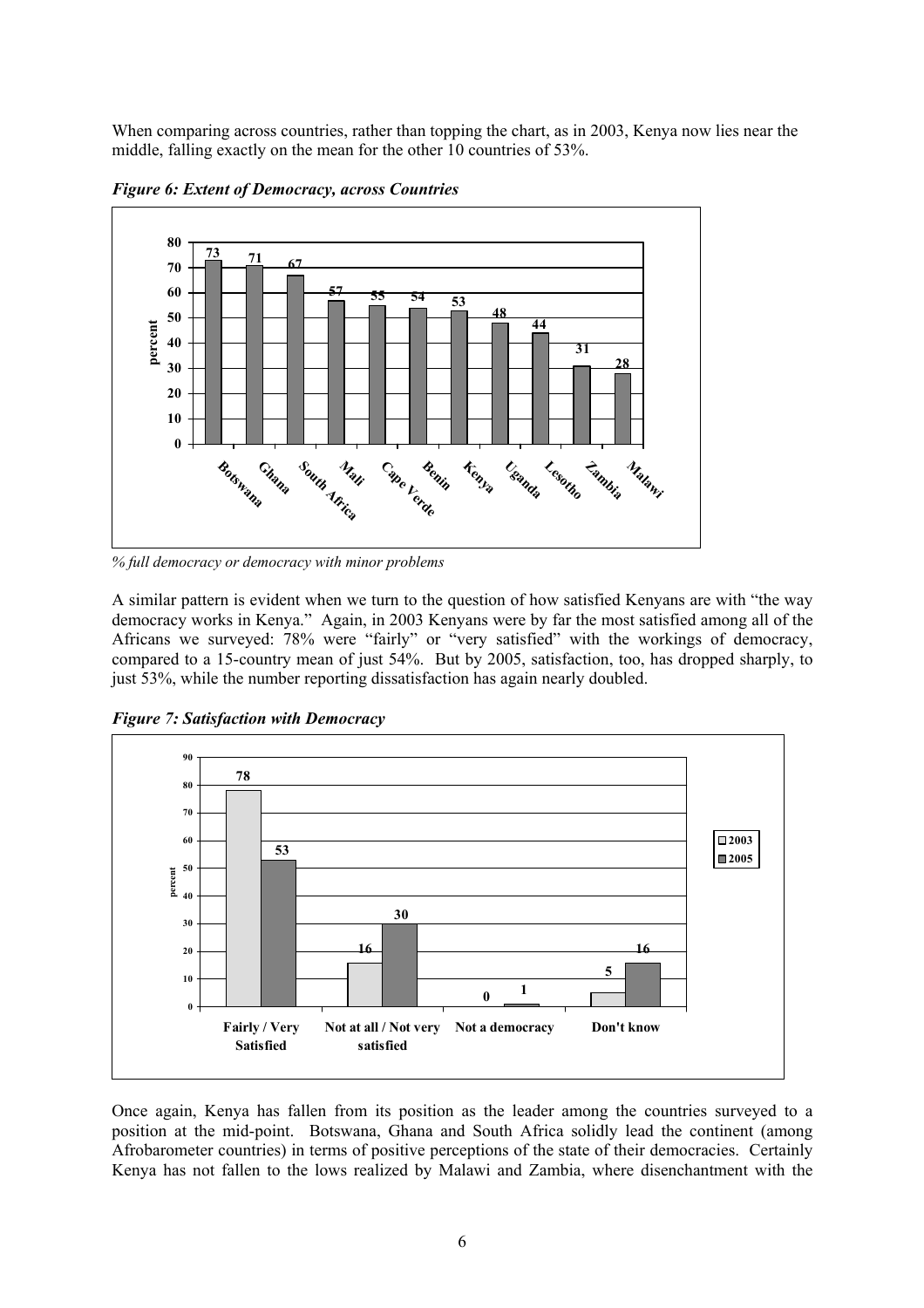practice of democracy has spread much further. But the sharp decline over the course of just two years certainly suggests sharply reduced public expectations for democracy in Kenya.



*Figure 8: Satisfaction with Democracy, across Countries* 

Yet another indicator of the popular disappointment since the 2002 transition is a question that measures respondents' patience with democracy. We offered respondents a choice between the following two statements: "Our present system of elected government should be given more time to deal with inherited problems," or "If our present system cannot produce results soon, we should try another form of government." In 2003, 83% expressed a willingness to be patient with democracy and give it time to produce results – once again the highest level seen across 15 countries. But in our recent survey this figure has dropped 26 points, to just 57%. Meanwhile, the number that thinks it may be necessary to try another form of government has more than doubled, from 14 to 37%. A solid majority is still willing to give democracy time to produce results for the populace at large. But the very sizeable shift in attitudes on these questions offers an early warning of the limits of the popular attachment to democracy, and of potential political consequences if the government is not able to produce more satisfactory results soon.

Nonetheless, a majority of Kenyans are confident that their country will continue on the democratic path for the foreseeable future. When asked "In your opinion, how likely is it that Kenya will remain a democratic country?" a solid majority of 60% say they think it is "likely" or "very likely," compared to just 18% who think it is "not very" or "not at all likely." But more than one in five (22%) simply admit they are uncertain what the future holds for Kenyan democracy. Clearly the questions loom larger now than two years ago. Euphoria has given way to the troubling realization that the long awaited change in government has not produced the benefits that the Kenyan people had hoped would finally be theirs.

*<sup>%</sup> fairly or very satisfied*